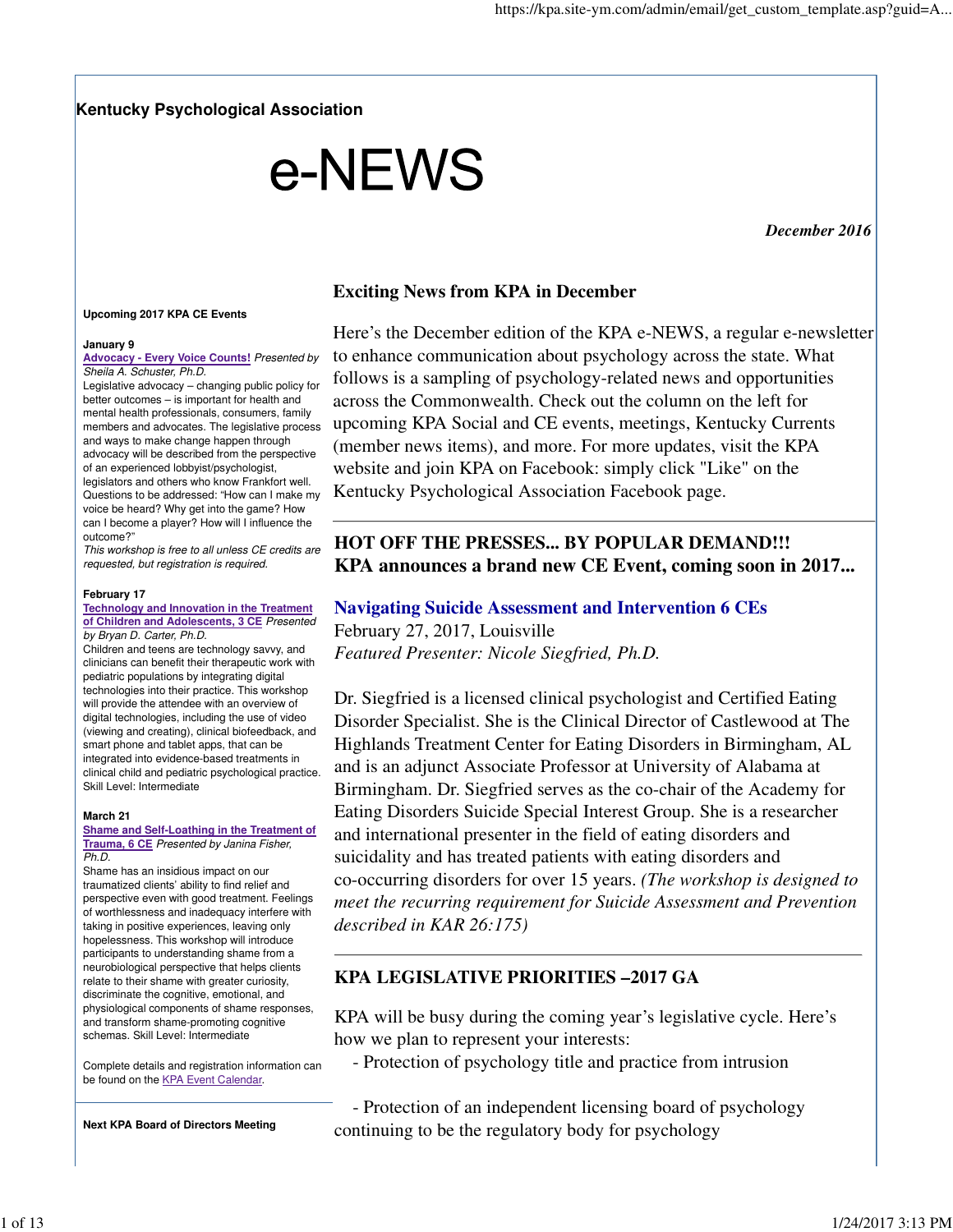**March 17, 2017** KPA Board Meeting

View the KPA Board of Directors

## **Community Bulletin Board**

A forum is available to any KPA member who would like to post information that the psychology community may find interesting or helpful or for which psychology input is requested. Visit the Community Bulletin Board to view current messages or to post a new message.

## **KPA Interest Sections**

Joining KPA Interest Sections is free and participation on the listservs is an exclusive member benefit. Many ideas, resources, and requests for treatment recommendations and other opportunities flow through the KPA listservs daily. Here is an excerpt from a post on the KPA Clinical listserv: "Thank you to everyone who shared their experiences with me. I was quite surprised at the variability of your responses.....Nice to have a community to call on for advice when such situations arise!" If you want to expand your resources and deepen your own

sense of community within KPA, visit the KPA Interest Section webpage for instructions on how to join a KPA Interest Section.

**Interest Section Details** Listserv Details



 - Psychology to be at the table whenever health issues, policies and programs are discussed

 - Support increased access to healthcare, particularly to behavioral health services

 - Improve provider reimbursements and protections under third-party payers, both with private insurance and with Medicaid (FFS or MCO)

 -Revise the current mandatory domestic violence reporting statute to replace with mandatory education and referral in domestic and dating violence situations

 - A comprehensive statewide smoke-free bill, which KPA has endorsed as a health promotion issue, will not be introduced this session. Instead, support legislation to make school campuses, Ktg.–12th grade, smoke-free statewide

 - Support KMHC legislative priorities around expanded SPMI outpatient services, improved substance abuse treatment, and child protection

 - Oppose legislation that may result in or maintain discrimination because of the psychological harm it creates

# **Important Dates from the 2017 GA Calendar:**

January 3, 2017 2017 KY General Assembly (30-Day) Session -Part I **Opens** 

Jan 7 – Feb 6, 2017 Recess between Session's Part I and Part II **January 9, 2017 Advocacy Training with Sheila Schuster – Louisville**

February 7, 2017 2017 KY General Assembly Session – Part II Opens February 10, 2017 Last Day for Bill Requests

February 17, 2017 Last Day for New Senate Bills

February 20, 2017 President's Day – Legislative Holiday

February 21, 2017 Last Day for New House Bills

# **March 1, 2017 KPA Legislative Day – Frankfort**

March 10 & 13, 2017 Legislative Holidays March 14&15, 2017 Concurrence Days (reconcile different versions of same bill) March 16 – 27, 2017 Veto Period / No GA Session March 28, 2017 Legislative Holiday March 29 – 30, 2017 Closing Legislative Days of the 2017 KY General Assembly NOTE: Best days to come to Frankfort during the session are on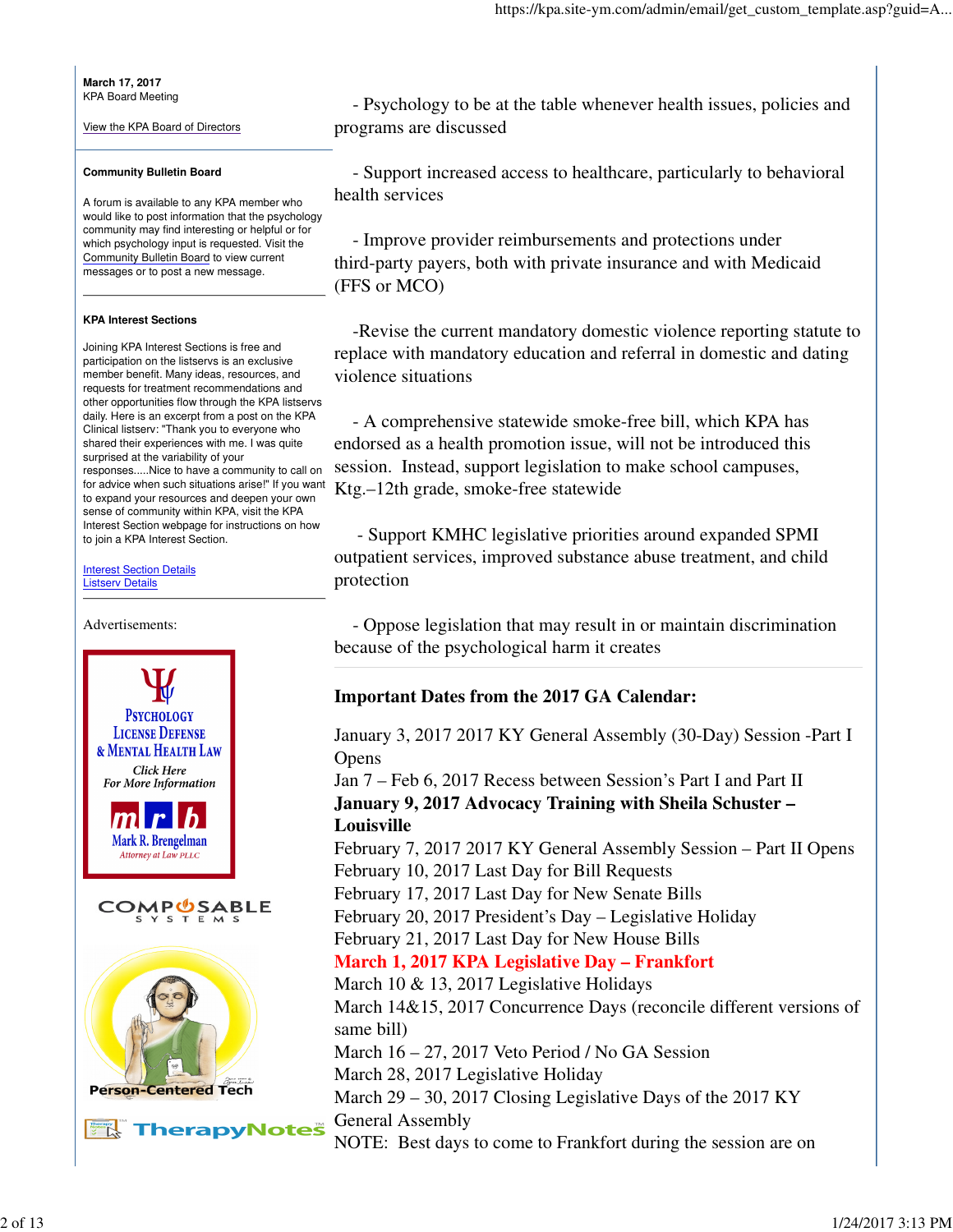

#### **Join KPA and KPAGS on Facebook!**

KPA has always been an organization that works to be inclusive of all psychologists in the state. Kentucky Psychological Association is officially on the popular social networking site, Facebook.com, and currently has over 700 "friends". All you need to do to join the Kentucky Psychological Association on Facebook is to select the "Like" button after finding our group on Facebook. Please be sure to search for "Kentucky Psychological Association "and review the KPA Social Media/Forum Policy. The KPA Graduate Students (KPAGS) are also on Facebook!Stay up to date with the latest KPAGS news and communicate with other psychology graduate students from around the state! Click here to join KPAGS on Facebook: https://www.facebook.com/MyKPAGS

#### **Advertise in the KPA e-Newsletter!**

The bi-monthly editions of the KPA e-Newsletter, are distributed to over 1100 KPA members. The eNewsletter is sent via blast email at the end of Feb, April, June, Aug, Oct, and Dec with submissions accepted at any time. Complete information and pricing details are available on the KPA Advertising webpage.

#### **Support KPA During in 2017 by Shopping on Amazon.com**

You can support KPA when shopping on Amazon by clicking the Amazon link on the main KPA website as a first step in making purchases on Amazon.com. Up to 3% of every purchase made on Amazon when you click their link on the main KPA website benefits KPA.

#### **The Easiest Way to Accept Payments**

The Kentucky Psychological Association is pleased to offer member merchant accounts credit and debit card processing for your practice. A merchant account provides your clients with a convenient and immediate payment option and makes it easy for them to pay you for your services. Accept payment for consultation fees, counseling sessions and insurance co-pays. With a merchant account, you can:

•Accept Visa, MasterCard, Discover & AMEX. •Control cash flow & increase business. •Save up to 25% off standard bank fees. •No contract or annual fees. •No cost to transfer services - call to compare!

The process is simple. Begin accepting payments today! Call 866-376-0950 or visit www.affinipay.com/kpa.

#### **KPA Home Study Series Opportunities**

Under revised KRS CE regulations, you can now

Tuesdays, Wednesdays and Thursdays. Committee meetings are held from 8:00 a.m. – 2:00 p.m. House and Senate convene at 2:00 p.m.

# **Update from KPA Executive Director**

*by Lisa Willner, Ph.D., KPA Executive Director*

## Happy New Year!

In reflecting on KPA's work throughout 2016, I'd like to express my deep gratitude for our many, many KPA member volunteers who further the Association's mission of *promoting psychology as a science and profession* through their commitment to our field, and to KPA as its collective expression and voice in Kentucky. From our Board of Directors who provide KPA's governance structure by overseeing the mission, vision, values, advocacy priorities, and strategic plan -- to project volunteers who provide assistance for one-time events – I'm grateful for your engagement and participation.

In response to the good work that KPA does, members frequently reach out to ask how they might get more involved. I generally respond that committee work provides a great way to deepen your connection. Please consider the information below a tribute to our current hard-working committee chairs and members, as well as a committee overview and invitation to greater involvement for those of you looking to use your time and talents for the benefit of psychology in Kentucky.

Under the energetic leadership of **Georgeann Stamper Brown, Ph.D.,** the KPA **Advocacy Committee** plans and oversees the annual KPA Legislative Day in Frankfort, provides information to members about how to connect with their legislators, offers tips and support for individual or groups of members to advocate on behalf of psychology, and works to advance the KPA Legislative Priorities as determined by the Board of Directors. Two committees are involved in the important work of overseeing KPA's very busy Continuing Education calendar: thanks to the gracious leadership of chair **Katy Bradley, Psy.D.** and the members of the **Continuing Education Program Development Committee** for having the vision and making the connections to bring together an impressive line-up of national, regional, and local speakers to keep psychologists up-to-date on advances in the field, to explore evidence-based best practices, and to provide opportunities to meet our licensure requirements. And thanks to **Continuing Education Review Committee** chair **Matt Gilbert, Ph.D.** and the members of that committee for ensuring quality control by determining that all KPA-sponsored CE events meet the stringent APA Standards and Criteria for Continuing Education. The KPA **Communications Committee**, headed with efficiency and commitment for several years by **Sarah Shelton, Psy.D., M.P.H.,** keeps the newsletter editor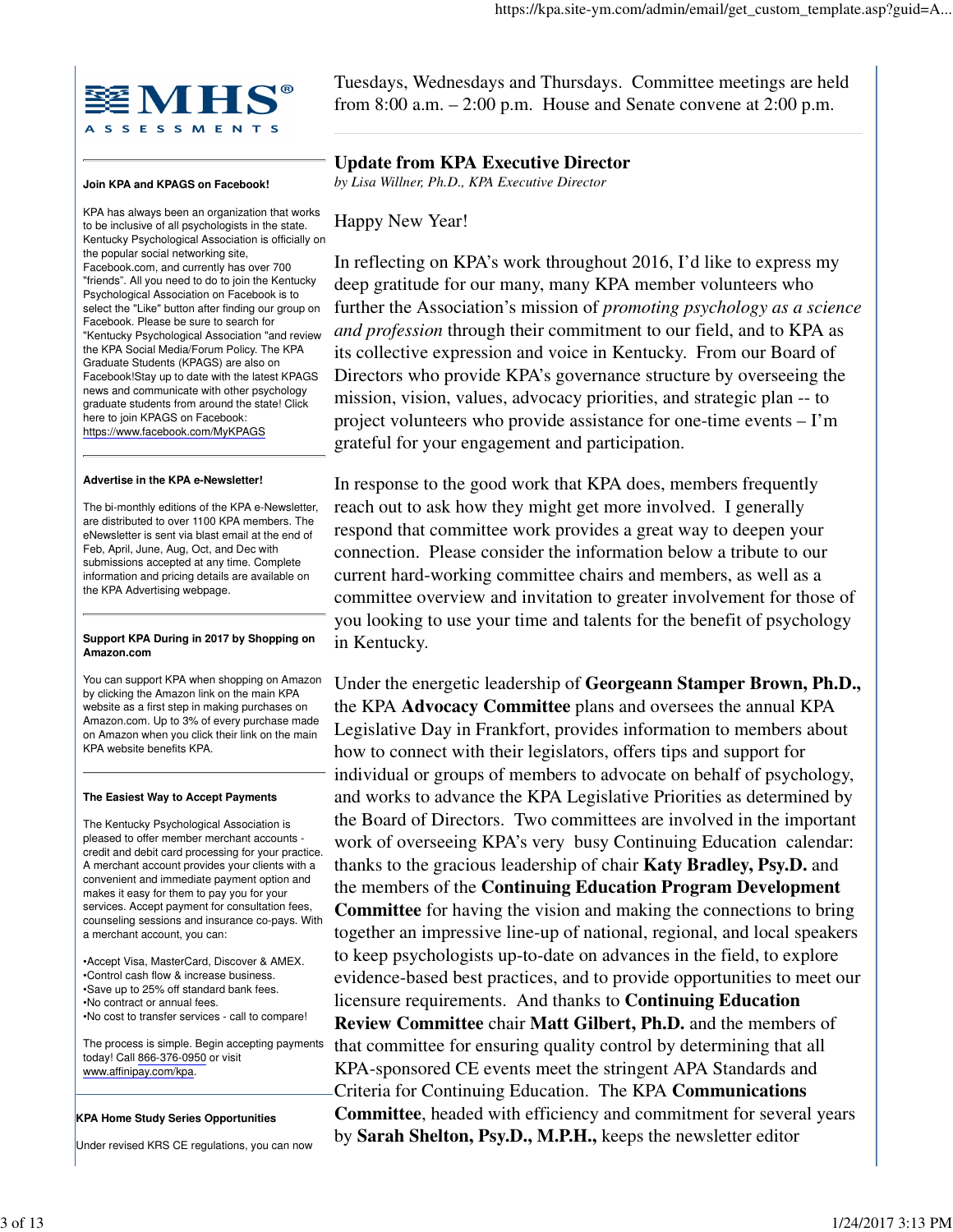earn up to 12 credits per licensure cycle for home study courses. See what KPA has to offer...

Integrating Psychology and Primary Health Care: Psychologists and Physicians as Collaborators-2015 Webinar Series Recordings

Helping Students Make Psychology Work for Them

Working Together Toward Recovery

KPA Diversity Conference - Cultural Connections: Competence, Quality, and Equity in Mental Health Care

Exploring Attachment: Clinical Insights Across the Life Span, Seasons 1&2

Religion, Spirituality, and Clinical Practice Webinar Home Study Series

View the KPA Home Study Page for additional options.

position filled, reviews the KPA website, and recommends policy regarding the use of the KPA listservs and other communications channels. A huge shout-out to the 2016 **Convention Committee**, co-chaired by **Drs. Allison and Robin From-Tapp**, for putting together a complex three-day program full of opportunities for training, networking, fundraising, and socializing. (A special shout-out here to **Ginny Frazier, Psy.D.** for her tremendous work in heading up the 2016 KPF Silent Auction!) Under the leadership of **Norah Chapman, Ph.D.**, the 2016 **Early Career Psychologists Committee** was busy and active in supporting those preparing for licensure, welcoming new professionals to the field, and in creating opportunities for new psychology licensees across the state to connect with one another. For many years, one of the hallmarks of KPA's excellent member services has been the opportunity for consultation with KPA's **Ethics Committee**. Under the shared leadership of **Pat Burke, Ph.D.** and **Sharon Turpin, M.S.**, this outstanding work has continued. This year, the Ethics Committee also made tremendous headway (thanks in large part to the Presidential leadership of **Amanda Merchant, Ph.D.**) in advancing a Colleague Assistance Program for psychology professionals in Kentucky. And for many years, the KPA Ethics Committee has served as an informal training ground for budding KPA leaders. Under KPA Treasurer **David Hanna, Ph.D.'s** chairmanship, the **Finance Committee** has provided invaluable financial oversight, insights, and policy recommendations to keep our organization on solid financial ground. And finally, the KPA **Membership Committee**, staffed primarily by KPA Board members including the regional representatives and member category representatives (Academic, ECP, Student) and chaired this year by Northern Region Rep **Lori Bradbury-Robinson, Psy.D.**, takes responsibility for member recruitment, retention, outreach, and policies pertaining to membership, in order to ensure that KPA remains representative of psychology in the state, and reflects the voice of the profession.

Thank you to all of you who supported KPA in 2016 through your membership and participation. I'm looking forward to continuing and furthering our work together in the year ahead.

# **Kentucky Psychological Foundation News**

# **2016 Highlights from the Kentucky Psychological Foundation**

KPF has been active throughout 2016 with educational, scientific, and diversity initiatives. This year:

KPF produced and distributed over 30,000 early childhood activity books across the state promoting social/emotional wellness, healthy parent-child interactions, and Kindergarten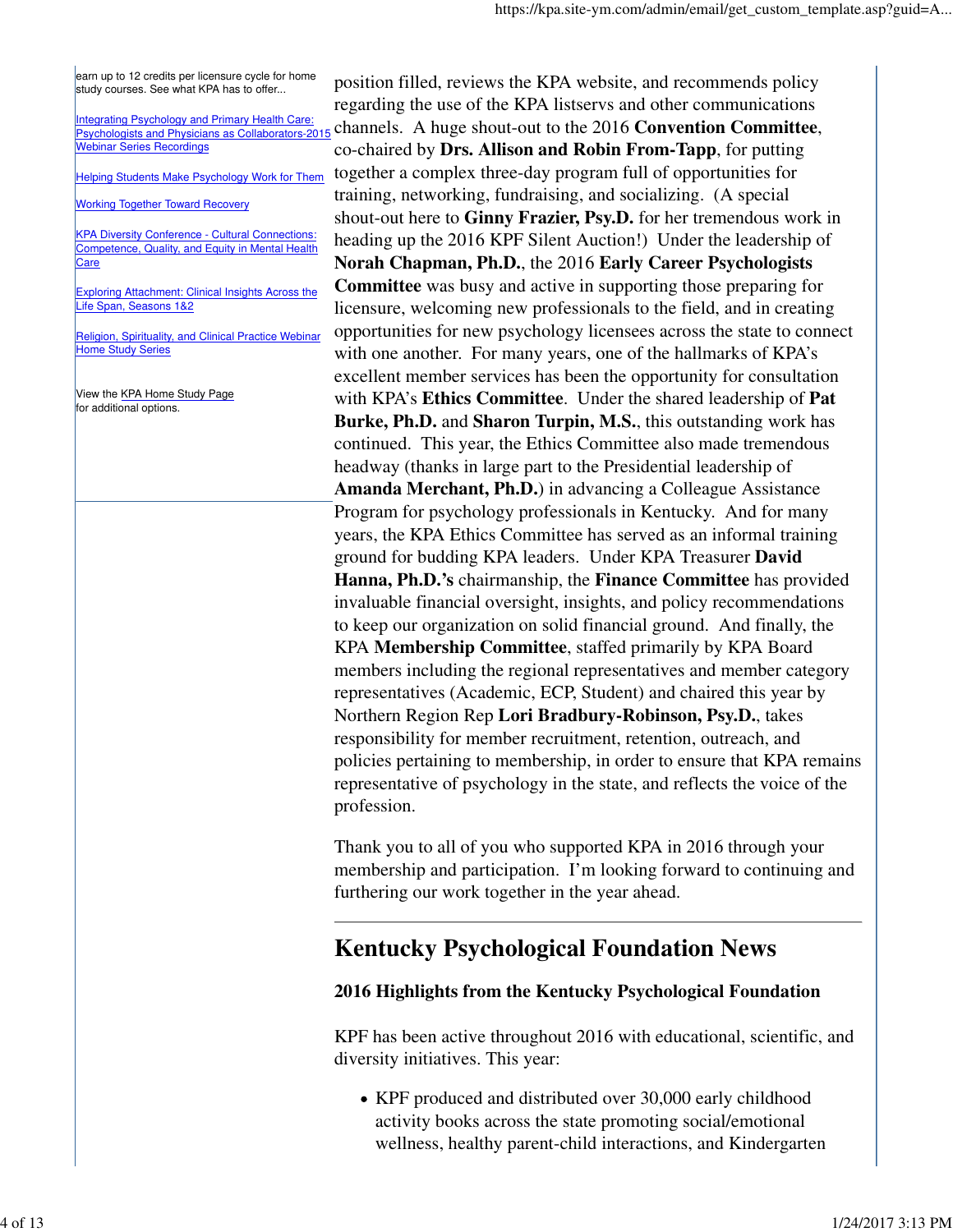Readiness,

- Sponsored Arthur C. Evans, Ph.D. as the featured diversity speaker at the KPA Annual Convention,
- Hosted the annual Spring Academic Conference at Georgetown College, promoting excellence in graduate and undergraduate student psychological research across Kentucky and providing opportunities for interdepartmental networking and learning opportunities,
- Underwrote the KPA Annual Awards program, honoring outstanding contributions to the filed of psychology across the state,
- Produced and disseminated numerous public education materials about the value of psychology in the lives of all Kentuckians,
- Provided education about psychologically healthy workplace practices, including work-life balance, employee growth and development, and more,
- Supported psychological expertise in multicultural initiatives through the Multicultural Awards and Scholarship Program. (See details in the article below.)

SUPPORT THE KENTUCKY PSYCHOLOGICAL FOUNDATION! KPF is a  $501(c)(3)$  organization that depends on your support of its mission to build a psychologically healthy Kentucky. Please support KPF with your fully tax-deductible contribution. (INCLUDE A HYPERLINK TO THE DONATION PAGE)

# **2016 Multicultural Award Recipients**

*Gina DeArth-Pendley, Ph.D. & KPF Diversity Committee*

The Diversity Committee was proud to announce the recipients of the 2016 Multicultural Awardsat the KPA 2016 Annual Convention on November 3rd in Louisville, Kentucky.

Dr. Shambra Mulder, a licensed clinical psychologist in Lexington, Kentucky, was awarded the Multicultural Professional Award. Dr. Mulder's professional interests include connecting mental health resources with the African American churches/communities of Lexington/Fayette County and developing a non-profit organization entitled The Mental Health Village, Inc.

Ms. Gabriella Puleo, a doctoral student in the Clinical Psychology program at the University of Kentucky, was awarded the Multicultural Student Award. Ms. Puleo's professional interests include promoting the delivery of healthcare resources to underserved, minority populations. She intends to use her awardto help contribute to herdepartment'shonorarium for a speaker to lead a training session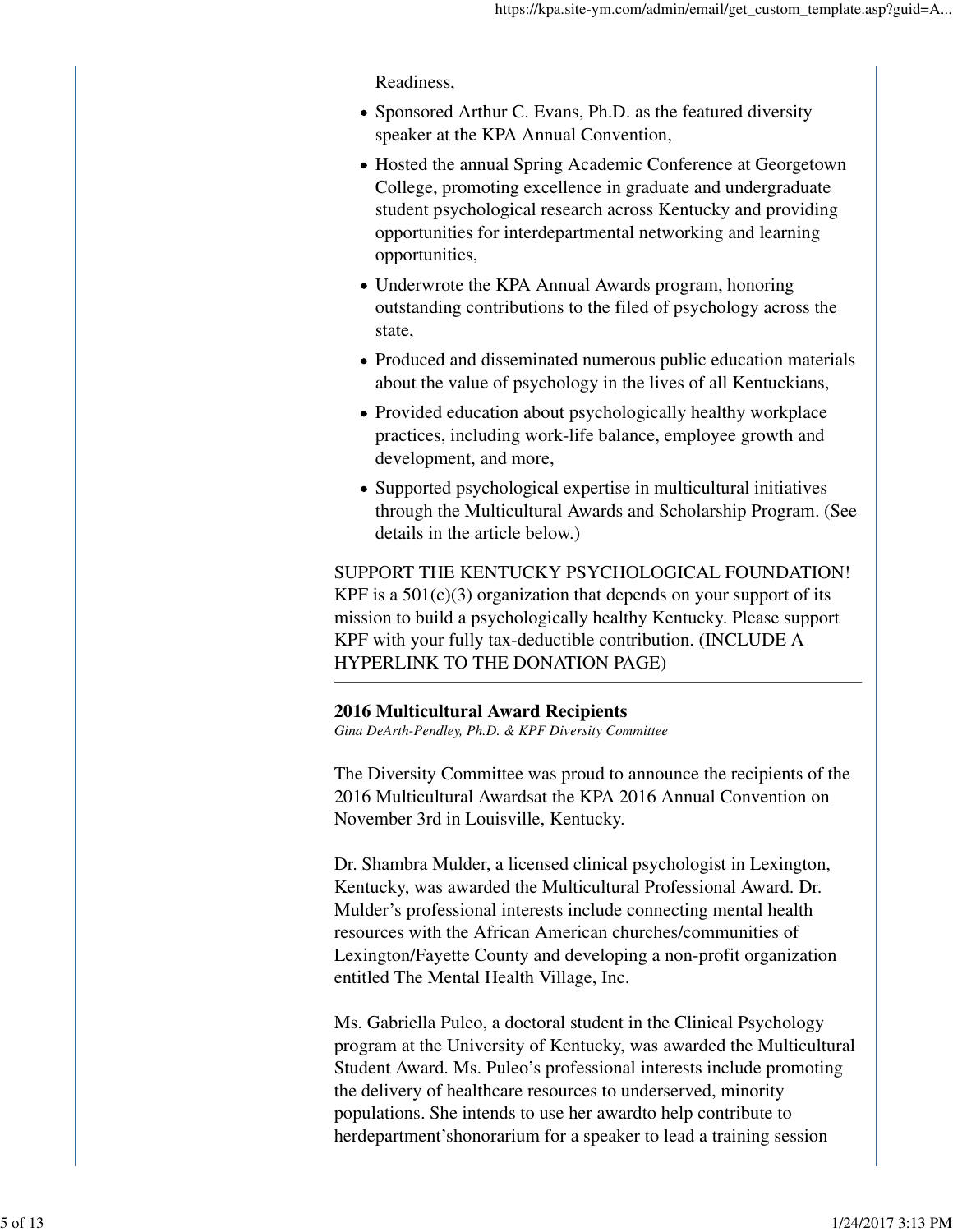about cultural issues relevant to the treatment of chronic illnesses.

Congratulations to the recipients on behalf of the Diversity Committee and the Kentucky Psychological foundation. We wish you much success with your contributions to the field of psychology and your endeavors to make a psychologically healthy Kentucky.

# **From the President's Desk**

*Amanda Merchant, Ph.D., ABPP*

Dear Colleagues and Friends:

I am thankful to report a very productive year for the Kentucky Psychological Association. Our Executive Director, Lisa Willner, PhD, with her clear focus and enthusiasm, encourages a very active Board of Directors as well as numerous committees and task forces. I would like to take this opportunity to highlight some of the accomplishments of 2016.

KPA has steadily been increasing its advocacy efforts and broadening the responsibilities over more members, which is important given the current uncertainty in the healthcare system. Our Legislative Advisory Team, comprised of past presidents of the association and our advocacy chair, consistently watches legislation and works with our lobbyist so we can be both reactive and proactive.

Our goal of trying to 'be at the table' (instead of on the menu) has consisted of speaking out in Frankfort at meetings pertinent to behavioral health, developing relationships with healthcare decision makers at the state level, and meeting with local legislators. We know that psychologists have the expertise and skills to provide valuable input as changes to the healthcare system are made.

We have submitted op-ed articles to the Herald Leader and the Courier Journal to educate the public on the role of psychology in their lives.

The KPA Political Action Committee (PAC) has received generous contributions from numerous members and 100% of the eligible Board. The PAC has begun putting those dollars to use to help candidates that support psychology and mental health.

Regarding membership, the annual KPA leadership retreat focused on improving outreach to new psychologists and increasing membership. Action plans are already underway to reach newly licensed psychologists and strengthen relationships with graduate school departments. After a small downturn, membership has again begun to increase.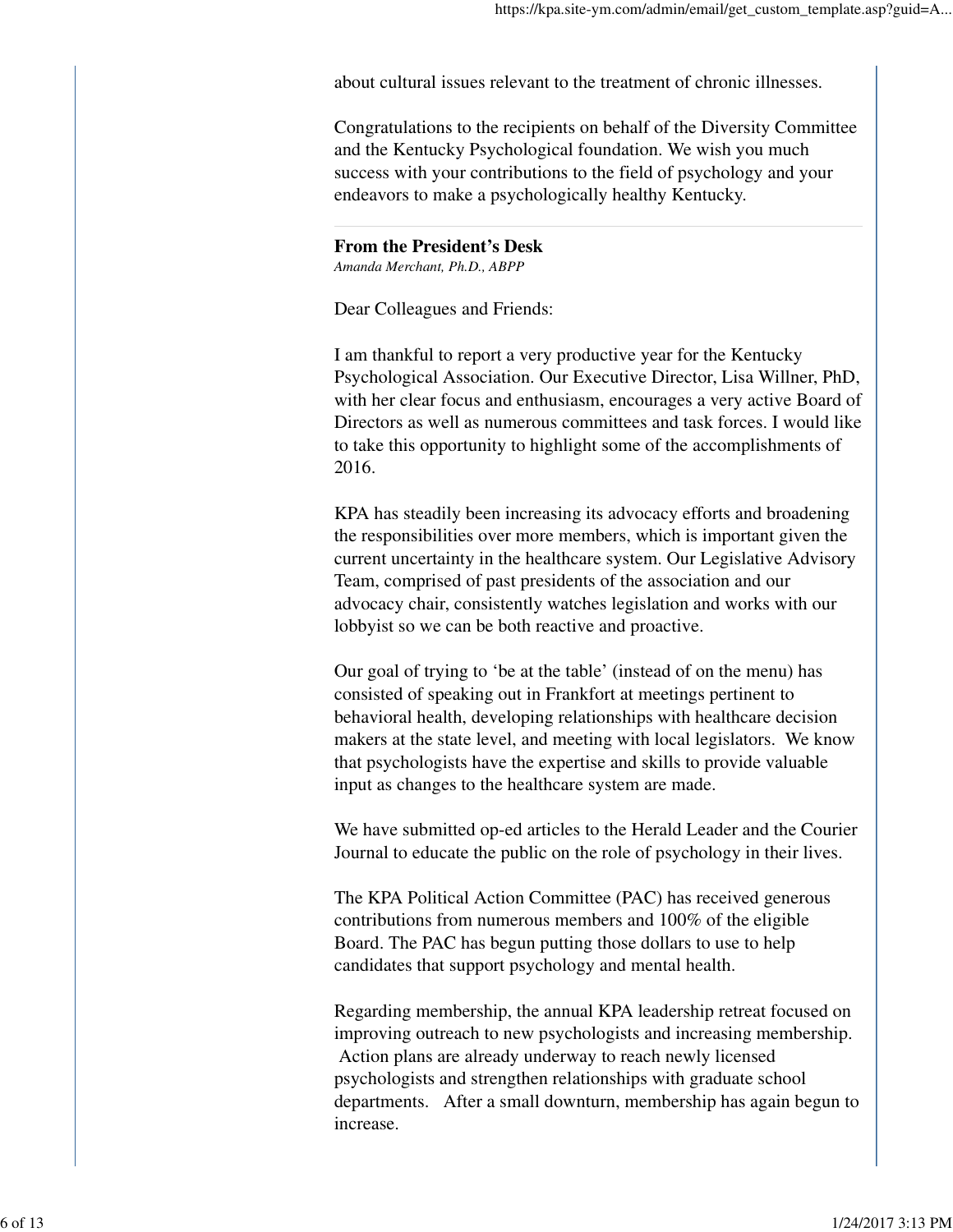Though long overdue, the KPA Colleague Assistance Program is now up and running. Due to the tireless efforts of Pat Burke, PhD and Sharon Turpin, MS, we can now sign up to care for others in our profession and most importantly have a way to proactively care for ourselves so that we can effectively help those who need us. Please see the KPA website for details on this program.

Also, long overdue, KPA has also added a permanent Diversity Interest Section seat to the Board. Dr. Candice Crowell, who now fills this position, has quickly become a very engaged and valuable member of our Board and of the Kentucky Psychological Foundation.

Our delegation to State Leadership Conference in Washington, DC this year, which included an ECP and Diversity delegate, met with our US Senators and Congressmen in support of a new mental health bill and psychologists' role in Medicare.

Although not an exhaustive list, it underscores KPA members' high level of volunteer involvement and commitment to supporting the profession of psychology. The wonderful combination of energized early career psychologists and talented long-standing members have helped create a vibrant environment that I feel lucky to be part of. Thank you.

# **ECP Spotlight**

Welcome to a new feature of the newsletter, the ECP Spotlight. In each addition of the newsletter, we will interview one of the many outstanding ECPs in Kentucky. First up, will be Beth Simon, Psy.D. who will be taking over as ECP Board Representative. Please get in touch with Dr. Simon if you have concerns you would like to have addressed with the Board. - Eric Russ, Ph.D.

*Tell us about your path from graduate school to the job you have now?*

I completed my pre-doctoral internship at Friends Hospital and worked primarily with groups in an inpatient setting with adults. From there, I returned to Kentucky and began work with "Transitional Aged Youth" in a Community Mental Health setting. Through connections I made there, I transitioned to a group private practice where I provide assessments and therapy to school aged children to adults.

# *What made you want to become a psychologist?*

My Psych 101 teacher ignited my interest in psychology. I thought I wanted to be a writer, and began college as an English major. Over time, I realized more and more I wanted a career where I could serve people directly, and psychology fit well with my interest in the science of human behavior.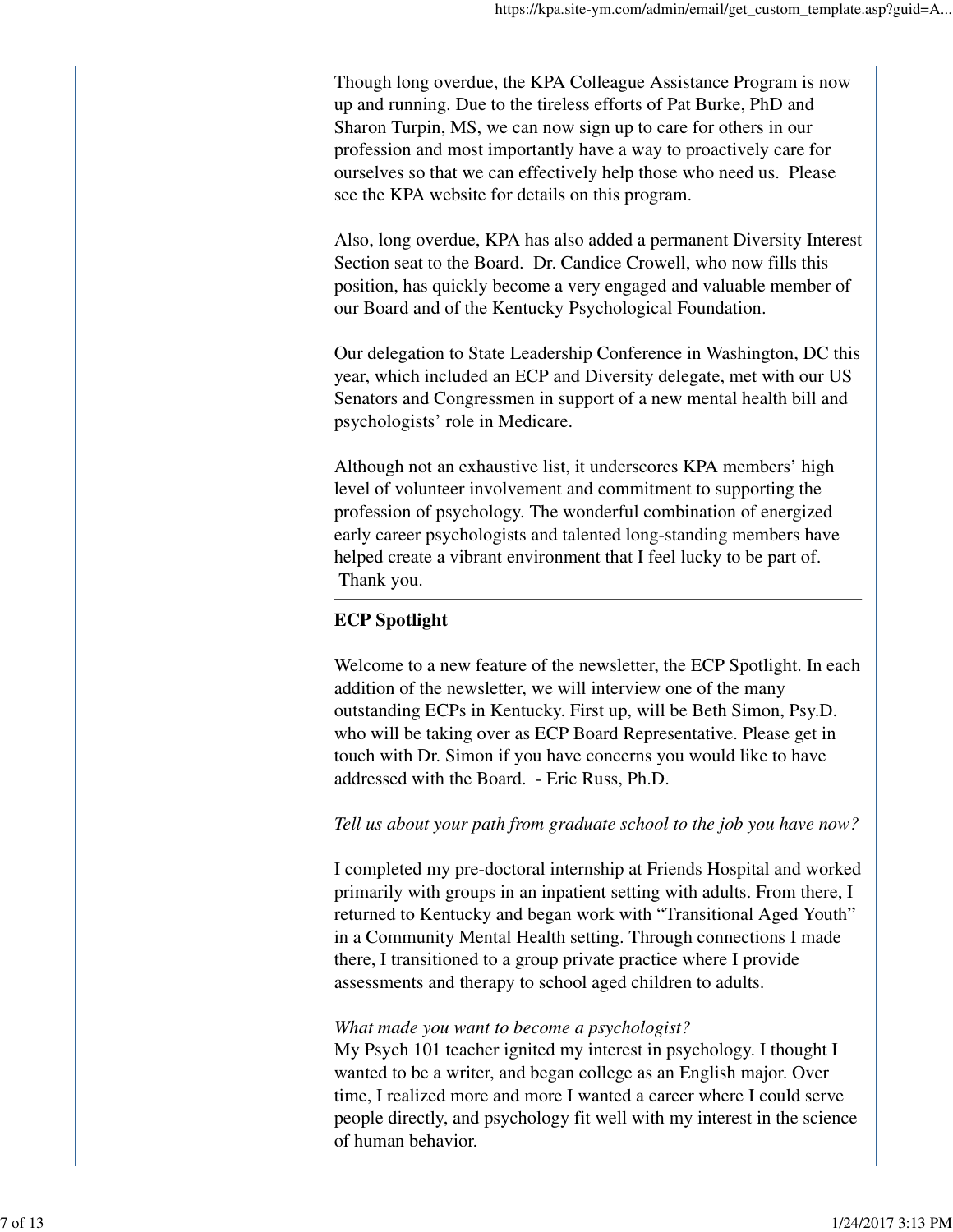## *What challenges have you faced early in your career?*

Psychology can be a challenging profession, overall. I have been challenged is situations where I have integrated mental health into school systems, and sharpened my skills when using interpreter services during therapy sessions. Honestly, I have been lucky in that area, as I have collaborated with interpreters who have been wonderful professionals.

## *What excites you the most in your job?*

I am continually inspired by the resilience of the individuals with whom I have the honor of working.

What has been the best moment in your career as a psychologist so far?

There have been so many wonderful moments. They can be rare, but my favorite moments have been when I get to see a client "graduate" or reach a point where they are ready to go forward with the gains they have made in therapy.

## *What do you see ahead for the field of psychology?*

I foresee many major changes to the field. I have faith psychology will continue to be flexible and seek research to support our next steps. I hope we can adapt to the needs of the times including finding new ways integrate our services into communities who need us most, and hopefully continuing to break down other barriers to access including stigma.

# *What benefit do you most appreciate from being a KPA member, especially as an ECP?*

As a particularly Early Career Psychologist, I benefit greatly from the information available through my KPA membership. The Professional Affairs emails help me feel up to date regarding legislation and practice changes; the resources of available ethical and legal consultation, as well as the networking and consultation opportunities have been extremely valuable, as I have moved into increasingly independent practice.

## **November Elections Create Many Changes in Frankfort** *Sheila A. Schuster, Ph.D., KPA Legislative Consultant*

While much of our attention was focused on the Presidential election in November, the voters of Kentucky went to the polls and created a very different make-up of the KY House of Representatives. Kentucky had been the only state in the South where Democrats held the majority in at least one legislative chamber, but that distinction will disappear when the KY General Assembly begins its new session on January 3, 2017. The Republicans went from a minority of 46 seats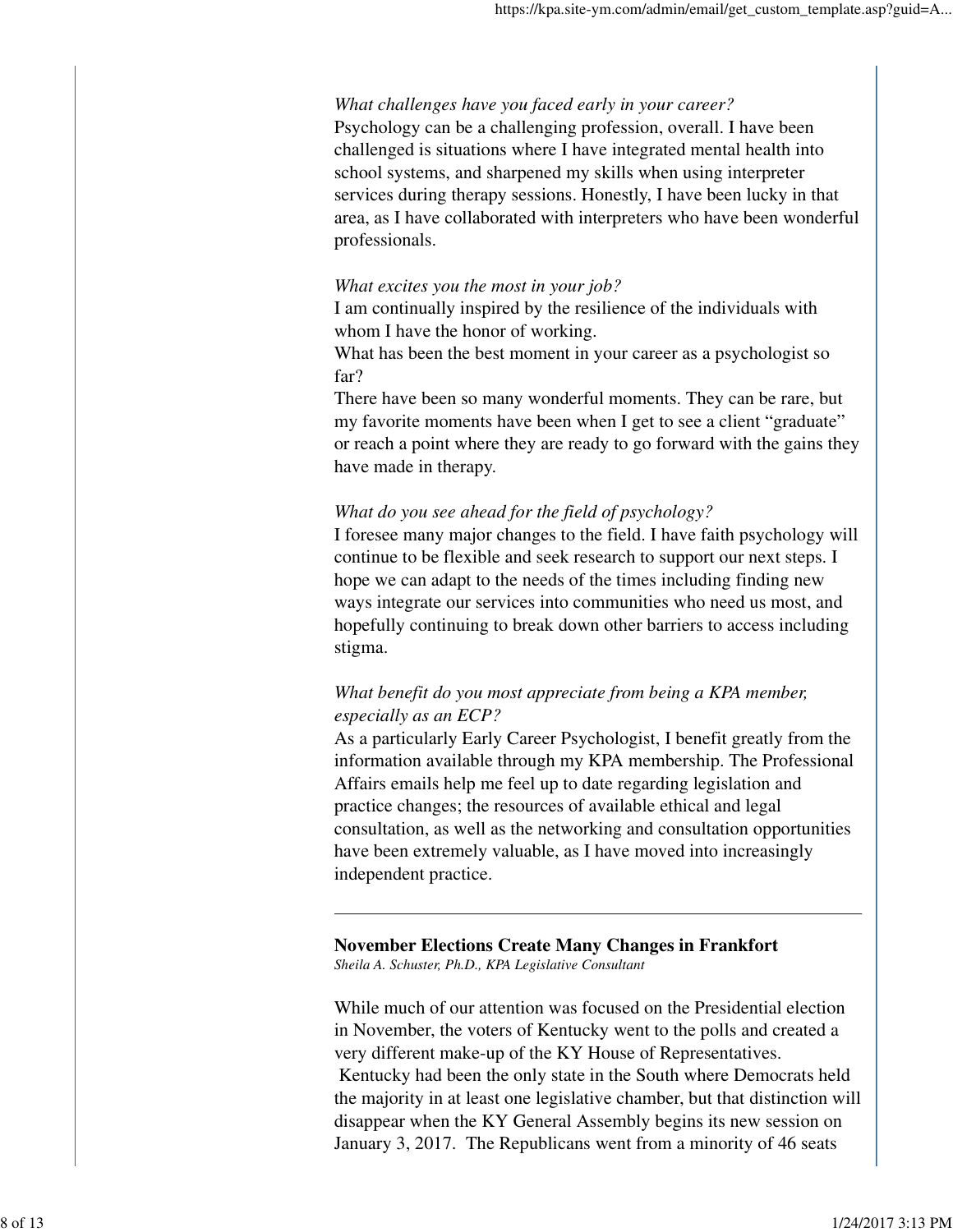(out of 100) to a "super majority" of 63 seats!

The party that holds the majority of seats in the chamber occupies the key leadership positions, chairs every committee, and has a majority of the members on each committee. The Senate Republicans took control of that chamber in 2000, and will continue to hold the majority, 27 – 11, over the Democrats. With Republican Governor Matt Bevin in office, a single party now controls the decisions and policy-making for the state.

The November election saw the defeat of long-time and powerful legislators like Speaker Greg Stumbo. It also resulted in the election of 30 brand-new legislators – 2 Republicans in the Senate and 23 in the House, along with 5 House Democrats. It has been described as a tsunami! The implications of this kind of political sea-change for KPA are dramatic. We have 30 new legislators taking office – many of whom don't know what a psychologist does or what role psychology can play in the health of the Commonwealth. Our job is to do that education!

TIMEFRAME: The session will start on Tuesday, January 3rd and legislators will be in Frankfort through January 6th. They will then be at home for a month…returning to Frankfort for legislative action on February 7th. This period when they are back home is the ideal time to reach out to them, both old and new, to introduce yourself as a psychologist and constituent. Some helpful hints for doing that are posted on the KPA website under "Advocacy"

HELP IS AVAILABLE: I will be offering a 3-hour Advocacy Training on January 9th in Louisville at the Foundation for a Healthy KY. The event is free unless CE credits are desired. Register here: http://www.kpa.org/events/EventDetails.aspx?id=870831&group=

THE MESSAGE: The KPA Board adopted legislative priorities for 2017 at its recent meeting, and these are referenced in Georgeann Brown's article in this newsletter. The bulk of them deal with protecting the profession and practice of psychology from intrusion by government or others, and enhancing the opportunities for the education and practice of psychology in Kentucky.

GET ACTIVE: Advocacy has never been more important, nor has it ever been as active in KPA as it is now! Talk to your legislators, sign up for Advocacy Alerts, and join us in Frankfort on March 1, 2017. We need YOUR voice!

**Be an Advocate: The 4th Annual KPA Legislative Day Let your voice be heard!** *Georgeann Brown, Ph.D. & KPA Advocacy Committee*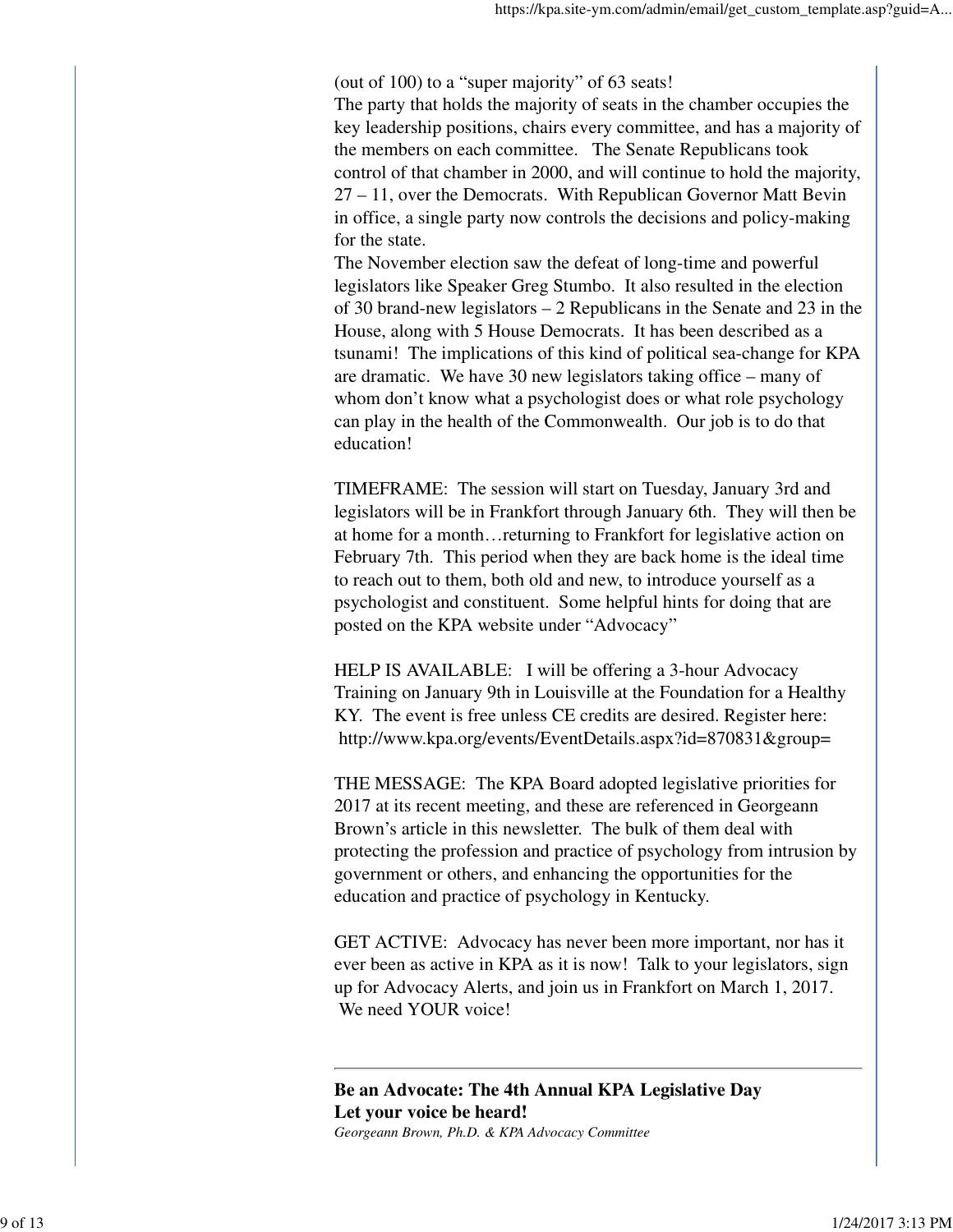Please join us on the morning of Wednesday, March 1st for the 4th annual KPA Legislative Day in Frankfort. We need to have a huge turnout to make sure psychologists are heard. KPA members are invited to gather in Frankfort to raise awareness among our legislators about important issues affecting mental health and the profession and practice of psychology. Registration details will be forthcoming in January.

You will have the opportunity to:

- Participate in individual or group meetings with your legislators
- Participate in a public education fair about the practice of psychology in conjunction with the KY Psychological Foundation
- Meet legislators who have worked closely with KPA
- Watch committee meetings and stay afterward to watch the legislative session
- Learn more about the legislative process and how you can be an effective advocate
- Help increase awareness among policy-makers about KPA, the science and practice of psychology, and issues that affect psychologists and the Kentuckians we serve

Please send questions to Georgeann Brown at georgeanns@hotmail.com

## **Practice Points from 2016**

*Laurie Grimes, Ph.D. – Director of Professional Affairs*

Since this is the time of year to make lists and check them twice, maybe it's a good time to review whether your practice is naughty or nice. Review these practice issues from 2016 so that risk audits, CPT codes, and HIPAA guidelines will not intrude on the visions of sugar plums during your long winter's nap.

**Ghosts of practice past:** The things that come back to haunt us audits! Risk audits, ACA audits, insurance audits – what's the difference anyway? To review:

The risk adjustment audits (RA), which are new on the scene as a result of provisions in the ACA (Affordable Care Act), are geared towards evening the cost burden of unhealthy populations with the healthier populations. RA audits are annual "spot checks" on patient health status and diagnosis reporting; they seek aggregated data (overall cost of care for the plan's population), not information on a particular psychologist or patient. Only a few insurance companies (mostly Inovalon on behalf of Blue Cross and Anthem and Episource on behalf of Aetna) have pursued these reviews, but more could follow. The sticking point has been the "full chart" aspect of the requests, which prompted privacy concerns for combined records and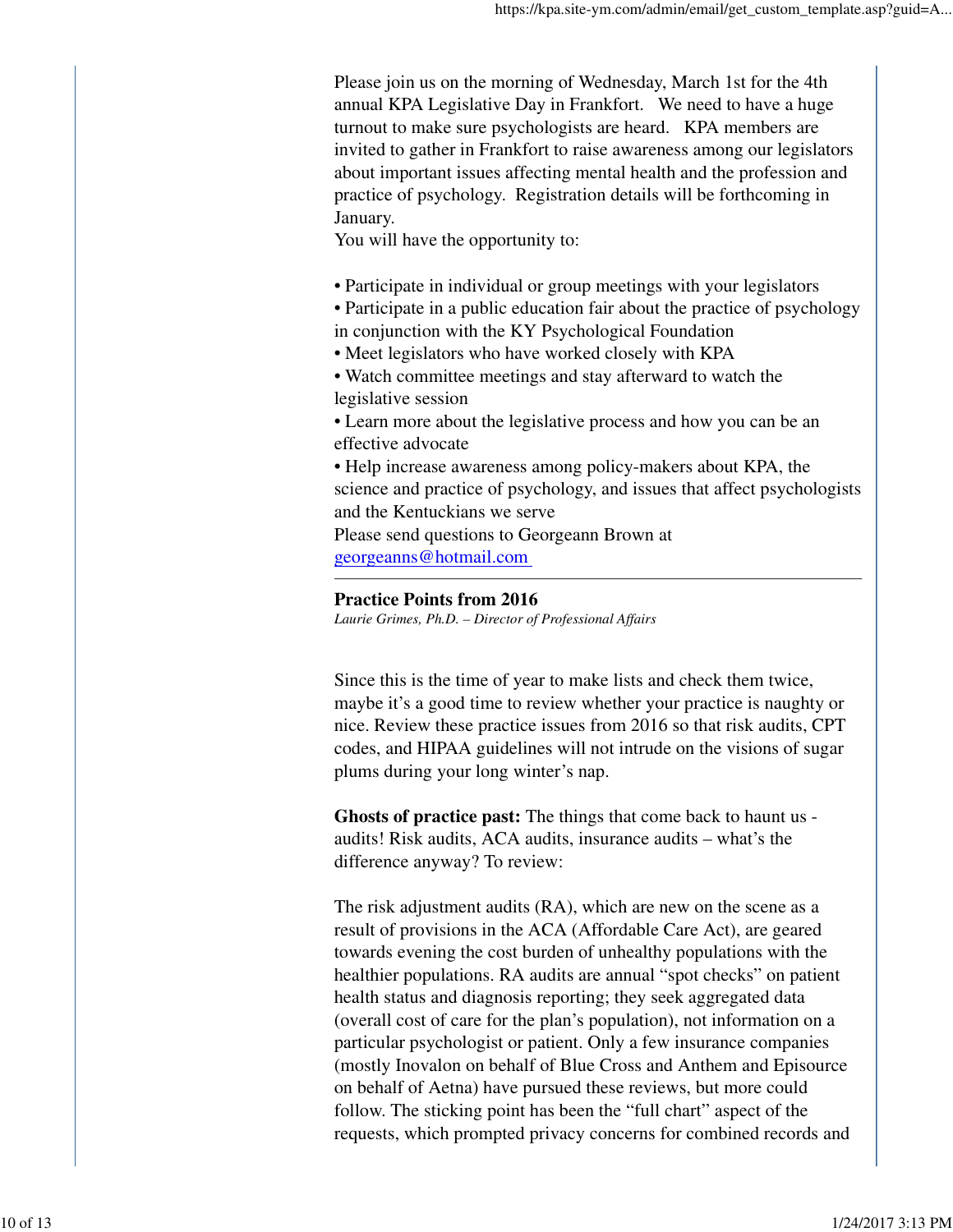led to discussions of "lean" vs. combined charts (see below). APAPO successfully negotiated with these insurers to accept "minimum necessary" information culled from more comprehensive records. The new administration's handling of Obamacare may affect these risk audits.

Traditional record audits will continue to be conducted by insurance companies, which focus on individual psychologist's record-keeping, billing practices, and medical necessity requirements of patient care. Phase 2 of HIPAA audits are currently underway by the Department of Health and Human Services, which could affect any HIPAA-covered practitioner. Potential targets will be sent a pre-screening questionnaire, from which a pool will be randomly selected to be audited. These audits entail a compliance review and could result in civil fines should breaches in compliance be found. The chances of being audited seem to be relatively low, but it is recommended that practice privacy and security policies and procedures be reviewed and updated (periodic CE courses recommended).

And then there have been the 90837 audits where a few insurance companies, again mostly Anthem and Aetna, have written to providers regarding "overuse" on the 90837 CPT code for sessions lasting 53 or more minutes. Questions arose as to whether it is "safe" to use 90837 or whether psychologists are putting themselves at risk of audit and overpayment recoupment when using the code. Practitioners are encouraged to keep the following points in mind when considering the issue:be aware that the use of 90837 may come under scrutiny, use clinical judgment and document therapeutic need for 90837(APA guidelines recommended), and review insurance contract guidelines for 90837 (e.g., do they require special authorization?).

**Ghosts of practice present:** Things that are part of our practices on a daily basis – session notes. As referenced above, the matter of maintaining lean vs. comprehensive records is an important distinction and practice decision to make, as privacy issues are more complicated in this era of shared electronic health records, risk audits, and protecting information that could be discoverable in court. The issue is patient privacy. Lean charts are comprised of a discrete list of session data (e.g., start/stop times, diagnosis, treatment modality, etc) and do not contain any sensitive details of the therapy session. Lean charts are preferable in terms of patient protection. Some psychologists who keep lean charts also keep separate psychotherapy notes, where therapeutic details are kept but are not discoverable or accessible in audits or other requests. A combined record contains basic clinical information as well as extensive detail from therapy sessions and are not recommended from a privacy and risk management perspective. Make sure your practice has a policy and guidelines on session note format and purpose.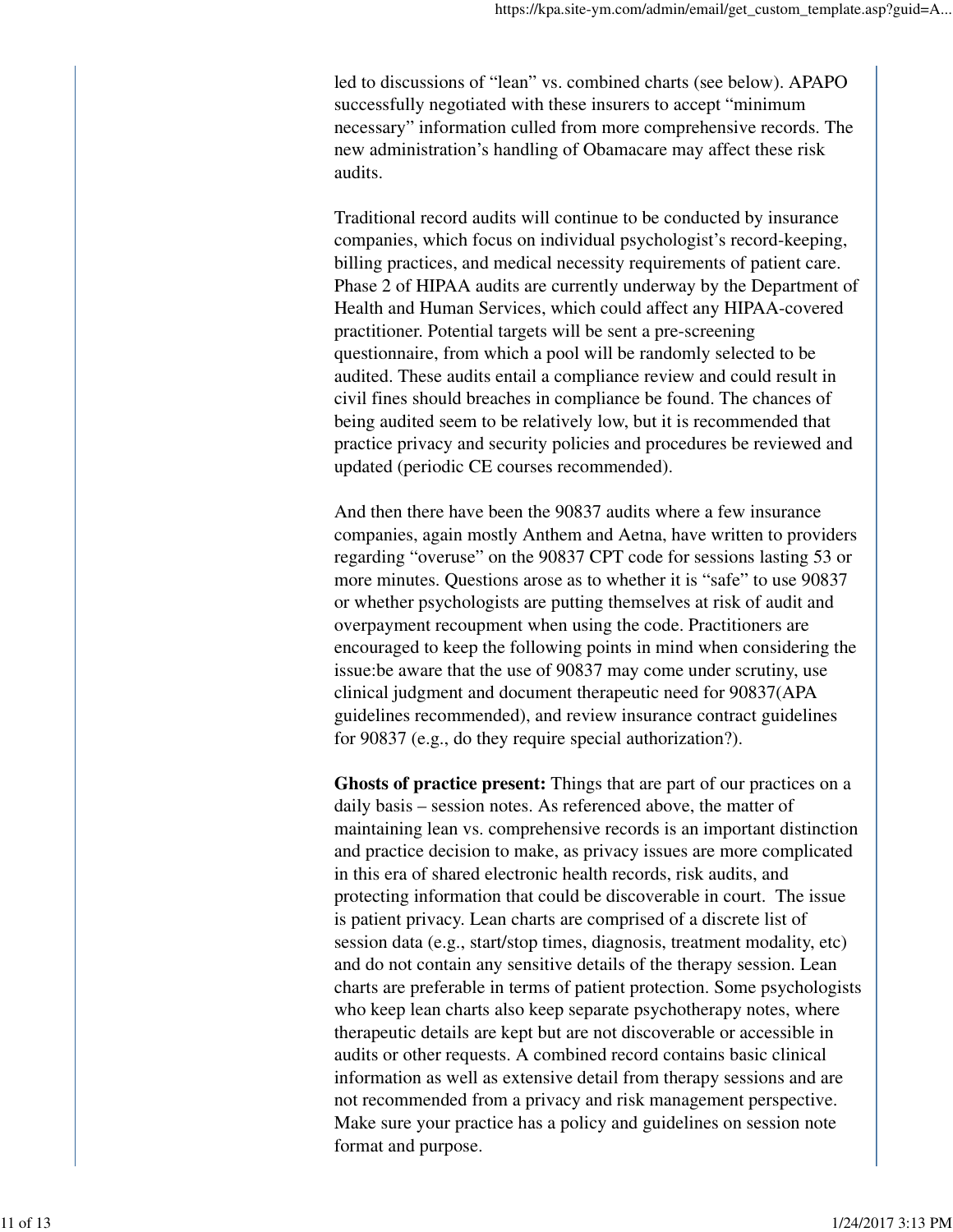To keep your practice smoothly functioning, stay up-do-date on KBEP changes. During 2016 the new suicide CE requirement went into effect, as did the new license numbers and the method for determining license renewal dates. If you have not tended to these very important issues, contact KBEP, our licensing board, immediately (http://psy.ky.gov) - your license could be at stake!

And there's no time like the present to plan ahead for the future of you, your practice and dependents by putting policies and procedures in place for unexpected situations such as illness, disability, or death. Details such as how business partners can cover for a colleague, how client records will be handled, how to manage income when out of work, and how clinical decision will be made need to be explicitly documented and reviewed with colleagues. Establishing a professional will is an often overlooked but critical component of independent practice. For resources see prior DPA blasts, APA website, or Kenneth Pope's website.

**Ghosts of practice future:** What's in store in the years ahead? Are you a Medicare provider? If so, you have been acclimating to the changes in PQRS. As part of a major overhaul in the Medicare payment system (called MACRA), the PQRS system (a fee-for-service system) is moving to MIPS (a value-rather-than-volume-based program). While the PQRS changes are in effect, psychologists will not be subjected to MIPS until 2019, though early adoption of MIPS is recommended to stay eligible for bonuses and avoid penalties in 2019. To reduce the burden of reporting on low volume providers, for 2017 only, Medicare has increased the threshold to treating 100 or fewer Medicare beneficiaries or having \$30,000 or less in Medicare charges. There are new CPT codes coming in 2017- stay tuned for those details. CMS is also reviewing the Psychiatric Collaborative Care Model; though a psychologist cannot bill the collaborative care codes, they can provide behavioral care management services. A code for behavioral health integration models of care is being added as well though is not open to psychologists at this point. At least the Medicaid same day exclusion rule will not be in effect in 2017 so mental health and primary care services provided to Medicaid patients can not be provided on the same day. There are many unknowns with the Trump administration poised to move into the White House, so stay tuned and stay involved so we can work together to advocate for and protect our profession. Happy New Year!!

## **KPA Member Benefits:**

**KPA CE Registry**: Never worry about trying to keep track of all those CE certificates again! When you join the KPA CE Registry, we take care of all the details (and headaches) for you. Click **here** to get started.